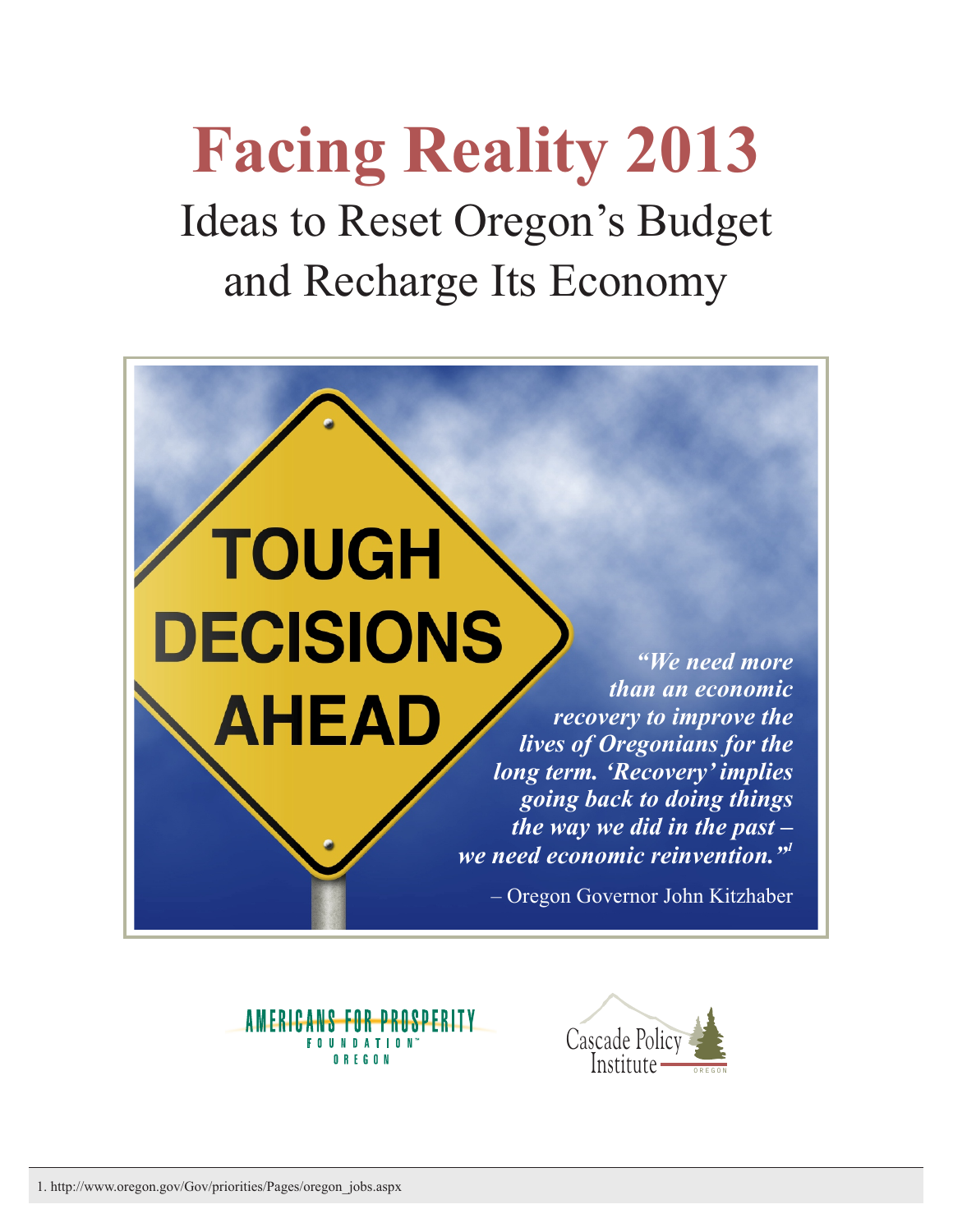# **Contents**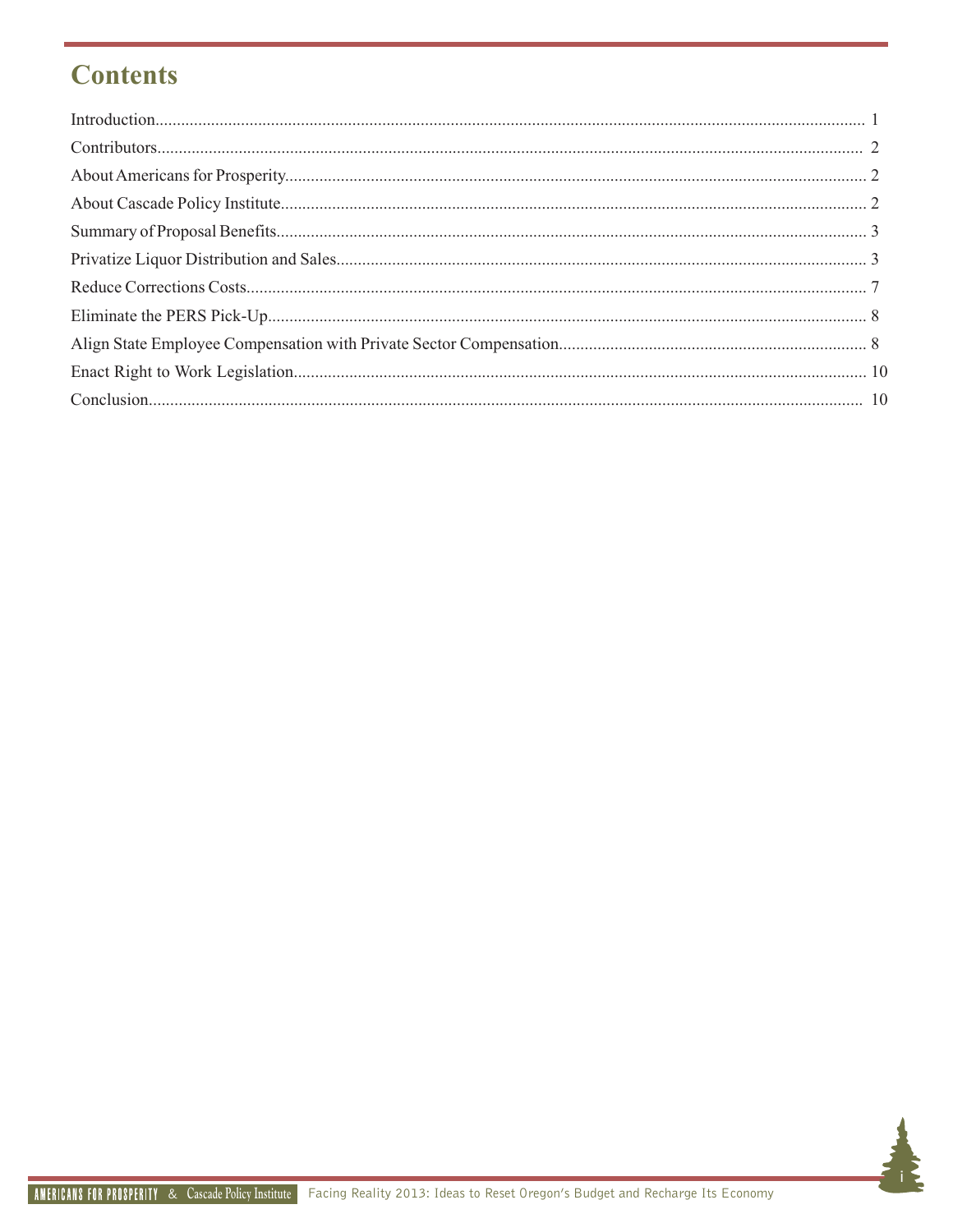# **Introduction**

Americans for Prosperity-Oregon and Cascade Policy Institute published our first *Facing Reality* report in 2010, offering state legislators an opportunity to "reset" state government using the time-tested principles of limited government and pro-growth economic policies. We provided a series of proven ideas to balance our state's budget without tax or fee increases, plus policies to stimulate private businesses to "recharge" our economy.

We called this approach "Reality Based Budgeting," believing it was time that our leaders face reality, bite the bullet, quit kicking the can down the road, and adopt ideas to lower the cost of government and get the economy going again.

Decades of well-meaning politicians, bureaucrats, and special interests have grown state government spending without regard for long-term consequences, producing an unsustainable budgetary premise that threatens Oregon's financial stability. Long-term debt, unfunded liabilities, inefficient programs, unnecessary spending, and bloated bureaucracies all contribute to this bleak future. Along with higher tax rates, fee increases, and unfunded mandates that make it harder for businesses to produce a profit, we face the perfect storm that manifests itself in Oregon's budget and economy today. Without a drastic change in direction, it will only get worse.

Governor Ted Kulongoski acknowledged this fiscal reality when he formed his Reset Cabinet in 2009. While we agreed with some of its recommendations, it did not address ideas for economic growth. Any policy to restructure state spending must be accompanied by proven concepts to grow the private sector economy, as this is the most reliable manner to ensure long-term state budget stability. Governor John Kitzhaber seemed to acknowledge this truth last year when he said:

"We need more than an economic recovery to improve the lives of Oregonians for the long term. 'Recovery' implies going back to doing things the way we did in the past―we need economic reinvention."

Unfortunately, the demonization of corporations and small businesses during the debate over tax-increase Measures 66 and 67, along with proposed regulations and higher state fees, are the antithesis of "economic reinvention" and have reinforced the impression that Oregon is not business-friendly. This must be addressed immediately if long-term investments in expanded business capacity are to occur.

Unfortunately, our recommendations for the 2011-13 biennium were largely ignored, and the state muddled through. Now, we have three major 2013-15 budget proposals from the Governor and legislative Democrats and Republicans. Each proposes to balance the budget in large part through major reforms of the PERS retirement system that, while needed, will be politically hard to achieve. Therefore, we now provide several updates of major proposals we made in 2010, coupled with a new proposal to recharge Oregon's economy at virtually no cost to taxpayers.

While we recognize the enormity of the politics that surround these concepts, we believe they are essential if we are, as Governor Kitzhaber suggested, to "reinvent" our economy and to ensure Oregon's long-term future. Without them, the future is every bit as dim as Governor Kulongoski's Reset Cabinet acknowledged. With them, the future is as bright as we want it to be.

The choice is ours.

Karla Kay Edwards Steve Buckstein State Director Senior Policy Analyst and Founder Americans for Prosperity – Oregon Cascade Policy Institute

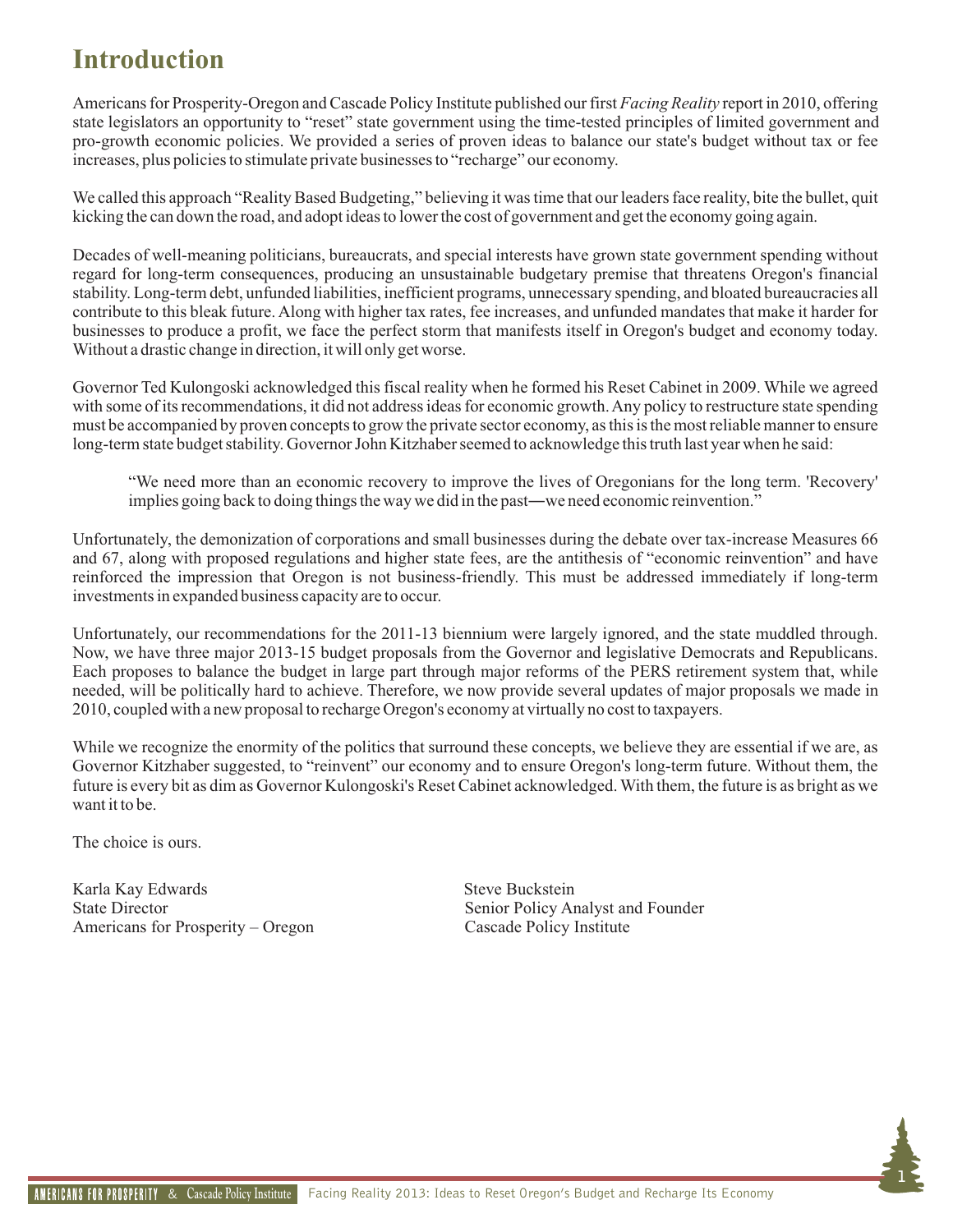# **Contributors**

**Karla Kay Edwards,** Director of the Oregon Chapter of Americans for Prosperity. A strong advocate for private enterprise and government restraint, Edwards has fought for those values in both the private and public sectors, having worked most recently at Cascade Policy Institute as the Rural Policy Analyst, as well as at the Washington Cattlemen's Association, the Oregon Department of Agriculture, and the Fresno County Farm Bureau.

**Steve Buckstein,** Founder and Senior Policy Analyst at Cascade Policy Institute, Oregon's free market public policy research organization. In 2007 Governor Ted Kulongoski appointed Buckstein to the Task Force on Comprehensive Revenue Restructuring where he represented taxpayers. He earned both his B.S. in Physics and M.B.A. from Oregon State University.

**Eric Fruits, Ph.D.** is an Oregon based economist and adjunct professor at Portland State University. Fruits has been invited to provide analysis to the Oregon legislature regarding the state's tax and spending policies. His testimony regarding the economics of the Oregon public employee pension reforms was heard by a special session of the Oregon Supreme Court.

#### **About Americans for Prosperity:**

Americans for Prosperity (AFP) is committed to educating citizens about economic policy and mobilizing those citizens as advocates in the public policy process. AFPis an organization of grassroots leaders who engage citizens in the name of limited government and free markets on the local, state, and federal levels. AFP grassroots activists advocate for public policies that champion the principles of entrepreneurship and fiscal and regulatory restraint. AFPis more than 2.3 million activists strong, with activists in all 50 states. AFPhas 34 state chapters and affiliates.

To join the more than 31,000 Oregonians currently championing AFP's mission in Oregon and to find more information, visit www.americansforprosperity.org. Americans for Prosperity does not support or oppose candidates for public office.

#### **About Cascade Policy Institute:**

Founded in 1991, Cascade Policy Institute (www.cascadepolicy.org) is Oregon's premier policy research center. Cascade's mission is to explore and promote public policy alternatives that foster individual liberty, personal responsibility, and economic opportunity. To that end, the Institute publishes policy studies, provides public speakers, organizes community forums, and sponsors educational programs. Cascade Policy Institute is a tax-exempt educational organization as defined under IRS code 501(c)(3). Cascade neither solicits nor accepts government funding and is supported by individual, foundation, and business contributions. Nothing appearing in this document is to be construed as necessarily representing the views of Cascade or its donors. The views expressed herein are the authors' own.

Copyright 2013 by Cascade Policy Institute. All rights reserved.

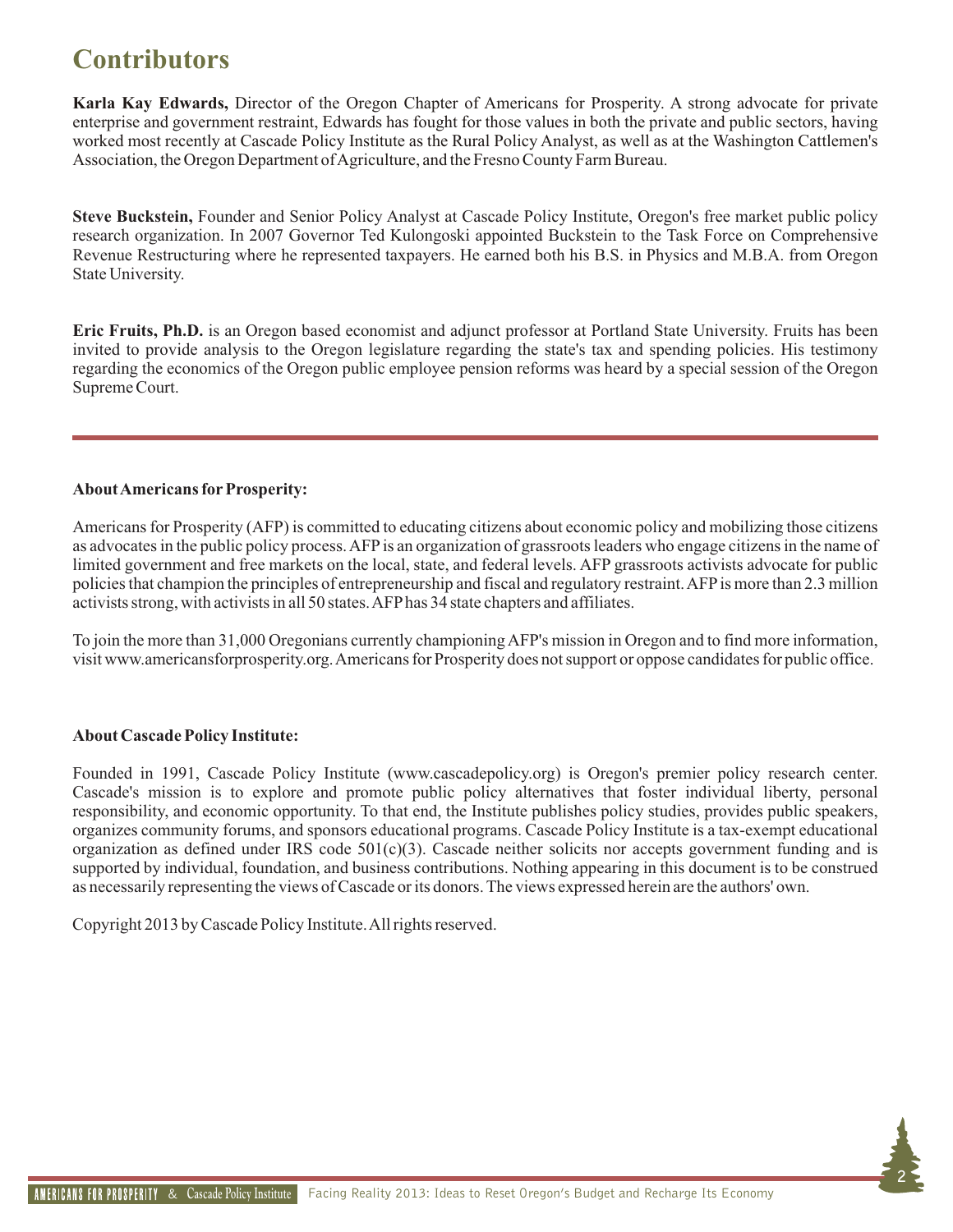## **Summary of Proposal Benefits**

| <b>Proposals</b>                                                      | <b>Benefit Summary</b>                                                                                                                                                                                                                                                                        |
|-----------------------------------------------------------------------|-----------------------------------------------------------------------------------------------------------------------------------------------------------------------------------------------------------------------------------------------------------------------------------------------|
| Privatize liquor distribution and sales                               | \$8 million biennial revenue                                                                                                                                                                                                                                                                  |
| Reduce corrections costs                                              | \$68 million biennial savings                                                                                                                                                                                                                                                                 |
| Eliminate the PERS pick-up                                            | \$772 million biennial savings                                                                                                                                                                                                                                                                |
| Align state employee compensation<br>with private sector compensation | \$160 million biennial savings                                                                                                                                                                                                                                                                |
| Enact Right-to-Work legislation                                       | 50,000 more people working in five<br>years; 110,000 more working in ten<br>years. \$2.7 billion more in wage and<br>salary income in five years; \$7.0<br>billion more in ten years. 14 percent<br>more taxpaying families per year<br>moving into Oregon from non-right-<br>to-work states. |

## **Privatize Liquor Distribution and Sales**

Oregon is one of only 18 states that sell hard liquor through statecontrolled stores. The Oregon Liquor Control Commission (OLCC) is the monopoly distributor of distilled spirits to these retailers. The OLCC has the conflicting missions of generating revenue for state and local governments through alcohol sales, fostering economic development, and protecting the "safety, welfare, health, peace and morals of the people of the state." $\frac{1}{2}$ 

The wholesale activities of the OLCC are relatively straightforward. The state purchases distilled spirits products from suppliers, warehouses the products, and ships them to retail outlets statewide, who sell the product at prices set by the Commission. The OLCC claims its market power as a buyer allows it to negotiate lower prices from distributors. At the same time, OLCC uses its market power as a seller to charge higher prices to retailers and, in turn, consumers. This "double monopoly mark up" produces net revenues that are distributed to state and local governments. The OLCC says its net revenue is \$194 million a year with \$110 million of that amount placed in the state's general fund.<sup>3</sup> The remainder is disbursed to cities, counties, and mental health and alcohol services.

Although each liquor retailer in Oregon is privately owned and operated, many aspects of store operations are dictated by the OLCC. For example, OLCC contracts regulate conditions and the appearance of stores and require agents to pay overhead expenses. Commission regulations and contracts mandate numerous other requirements, such as hours of operation and what non-liquor items may be sold.

State employees perform all the activities from negotiation of wholesale prices to warehousing product and overseeing liquor store operations, except that common carriers are used for delivery to retail outlets. The most recent Governor's Budget

2. ORS 471.030.

3. Oregon Liquor Control Commission (2012). Allocation of liquor revenue, FY 11–12 revenue distribution

[\(http://www.oregon.gov/OLCC/pages/allocation\\_of\\_liquor\\_revenue.aspx](http://www.oregon.gov/OLCC/pages/allocation_of_liquor_revenue.aspx), retrieved January 24, 2012).

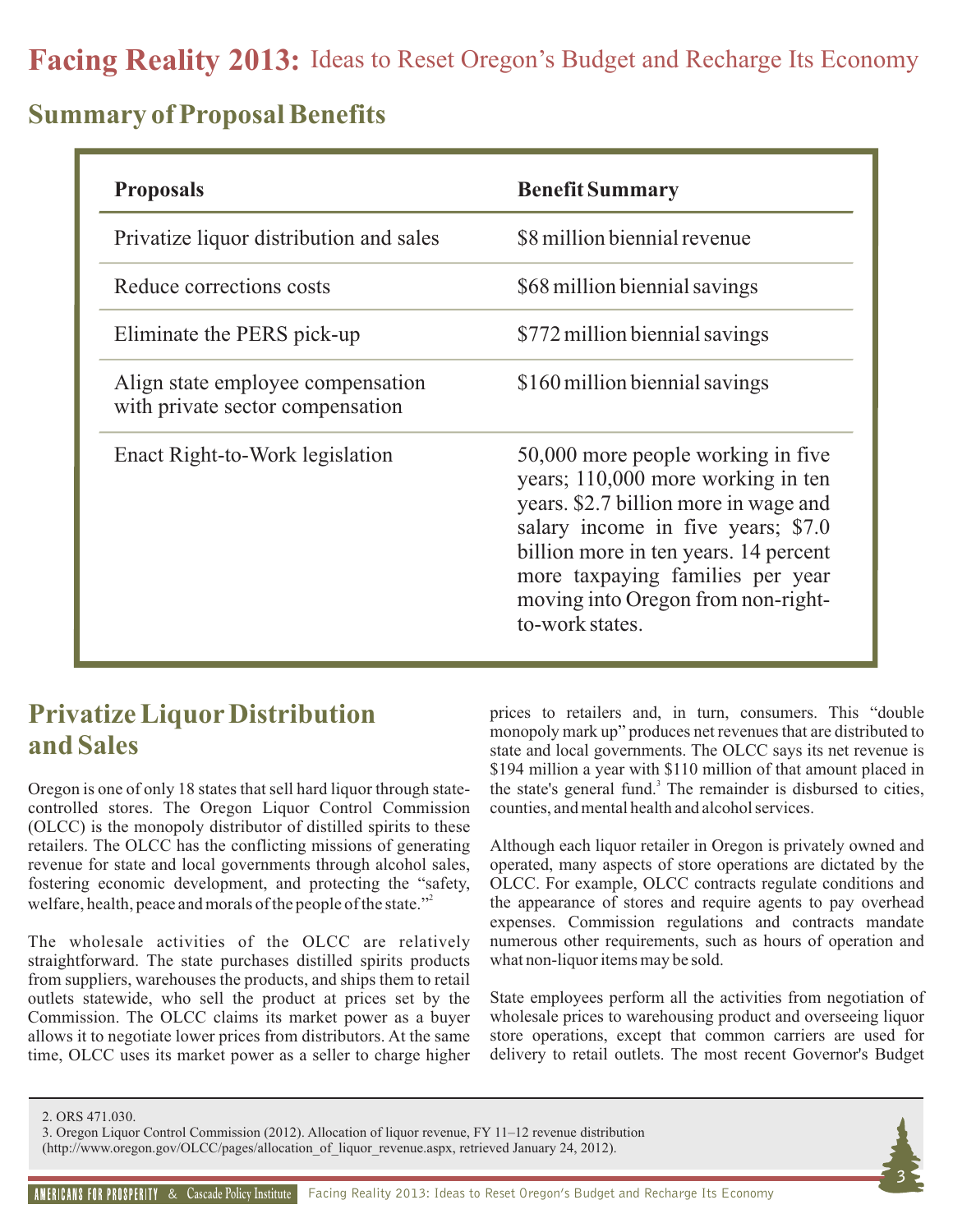indicates that the OLCC spends more than \$10 million a year and employs nearly 70 state workers related to its distribution business. Acompensation report published by the state compares state compensation with market compensation for two of these positions.<sup>4</sup> The state's analysis indicates that the average compensation for these positions is 12.4 percent higher than the market rate for comparable positions.

#### **Recommendation**

Eliminate Oregon's three tiered liquor control system and allow retailers to buy directly from manufacturers and private distributors. Close down or sell off the state's wholesale distribution business. Liberalize the liquor retail system to provide store operators more freedom to manage their operations, marketing, and merchandising. Allow retailers of any size to sell distilled spirits.

### **Potential Savings and Other Benefits**

Research by the Tax Foundation suggests that the same revenues could be achieved with a tax of \$24.63 per gallon (or \$4.88 per 750 ml bottle) on distilled spirits.<sup>5</sup> This is supported by information from the Oregon Liquor Control Commission, that indicates that a tax of \$4.38 per 750 ml bottle would provide the same amount that the OLCC currently turns over to state and local governments—assuming that sales remained unchanged.

Washington State's distribution center has been valued at \$30 million.<sup>6</sup> Virginia's governor estimates the state could generate a short-term windfall of \$500 million by privatizing its liquor stores.<sup>7</sup> Mississippi's governor has proposed turning over the distribution of wine to private industry, which could raise an additional \$2.5 million annually. Washington and Virginia have much larger populations and, in turn, liquor distribution systems.

Information from Figures 1 and 2 suggest that privatization combined with a reasonable tax would reduce the average checkout price by about 5 percent. As with all goods, as the checkout price of spirits declines, the quantity demanded increases. Acomprehensive study of consumer responsiveness to alcoholic beverage prices indicates that a 5 percent decline in prices would be associated with a 3 percent increase in the amount purchased.<sup>8</sup> The added convenience associated with improved accessibility also likely would increase sales.

If privatization produced a 3 percent increase in distilled spirits sales, such a tax would add approximately \$4 million annually in revenues for state and local governments on top of the \$194 million currently distributed to state and local governments.

### **Lessons from Washington**

In November 2011 Washington voters approved Initiative 1183, which privatized the sale of spirits by allowing stores bigger than 10,000 square feet and some specialty shops to sell spirits. Now, there are more than 1,600 licensed stores selling spirits in Washington, up from roughly 350 state-owned or statecontracted locations before the initiative went into effect.

In an effort to make the Washington privatization initiative "revenue neutral" and more acceptable to voters, the measure includes two taxes that are applied to purchases at checkout. One is a \$3.77 per liter tax (\$2.83 for a 750-milliliter bottle or \$6.60 for 1.75 liters). On top of that, Washington imposes a 20.5 percent sales tax on spirits.

The result has been sticker shock in that the reduction in prices associated with competition have been overwhelmed by the steep taxes imposed on sales of spirits. Figure 1 provides a breakdown of the pre-tax and after-tax prices of selected spirits sold in Washington. Figure 2 shows that Washington's high taxes go a long way toward explaining the state's higher spirits prices. In some cases—especially with lower priced brands—taxes can make up more than one-third of the final checkout price.

Despite the higher after-taxes prices of spirits in Washington, the improved convenience and availability of spirits has increased demand. In particular, since the initiative went into effect, Table 1 shows even though the average checkout price per bottle is almost 14 percent higher, sales to consumers have increased 7.1 percent over the same period in the prior year.

### **AWin forConsumers and Government Budgets**

A key lesson from Washington's experience with reform is that consumers respond to both price and convenience. The steep increase in taxes dampened demand and sent many shoppers over state lines. Nevertheless, distilled spirits sales increased largely because consumers were able to make their purchases at times and locations that were convenient to them.

Oregon can turn over to the private sector the distribution and sale of distilled spirits at virtually no cost to taxpayers or state and local government revenues. A reasonable tax on the newly private sales would ensure customers benefit from lower prices while adding revenues for use by state and local governments.

**4**

<sup>4.</sup> The positions are Liquor Distribution Worker 1 and Liquor Distribution Worker 2. See Total Compensation Market Comparison Report: 6/30/09 add/drop step (2010).

<sup>5.</sup> Tax Foundation (2010). State sales, gasoline, cigarette, and alcohol taxes, as of February 1, 2010.

<sup>6.</sup> Sullivan, C. (2012). Liquor board to auction off its remaining bottles. KIRO. October 30.

<sup>7.</sup> Kesmodel, D. and Spain, W. (2010). "States look to the bottle." The Wall Street Journal. February 8, 2010.

<sup>8.</sup> Fogarty, J. (2010). The demand for beer, wine, and spirits: A survey of the literature. Journal of Economic Surveys, 24(3), 428–478.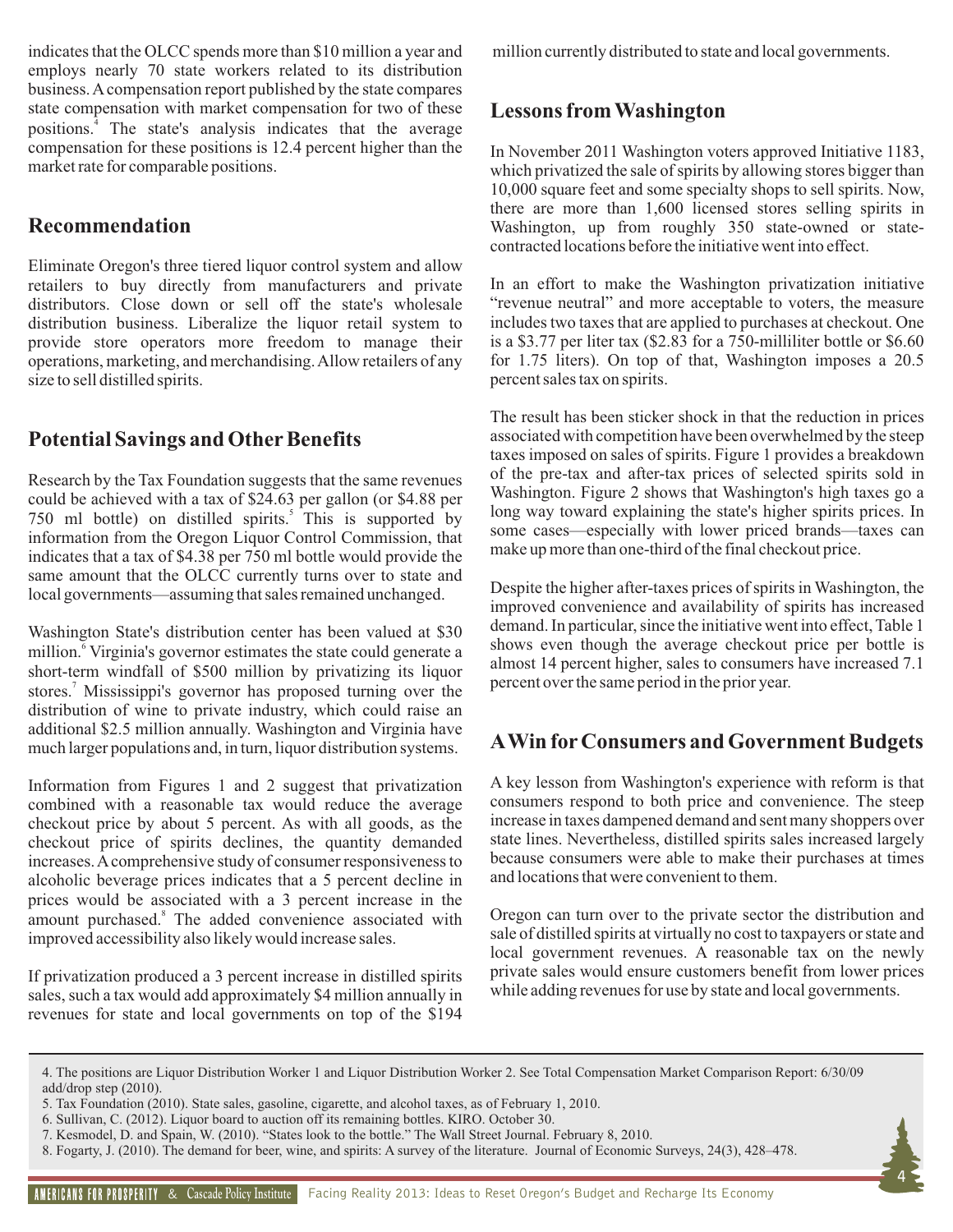## Washington post-reform spirits prices for selected brands

Taxes can account for more than one-third of the check-out price



#### **FIGURE 2**

### Distilled spirits price comparison

For 750 ml bottle of 90 proof vodka with landed cost of \$10 at wholesale warehouse



**5**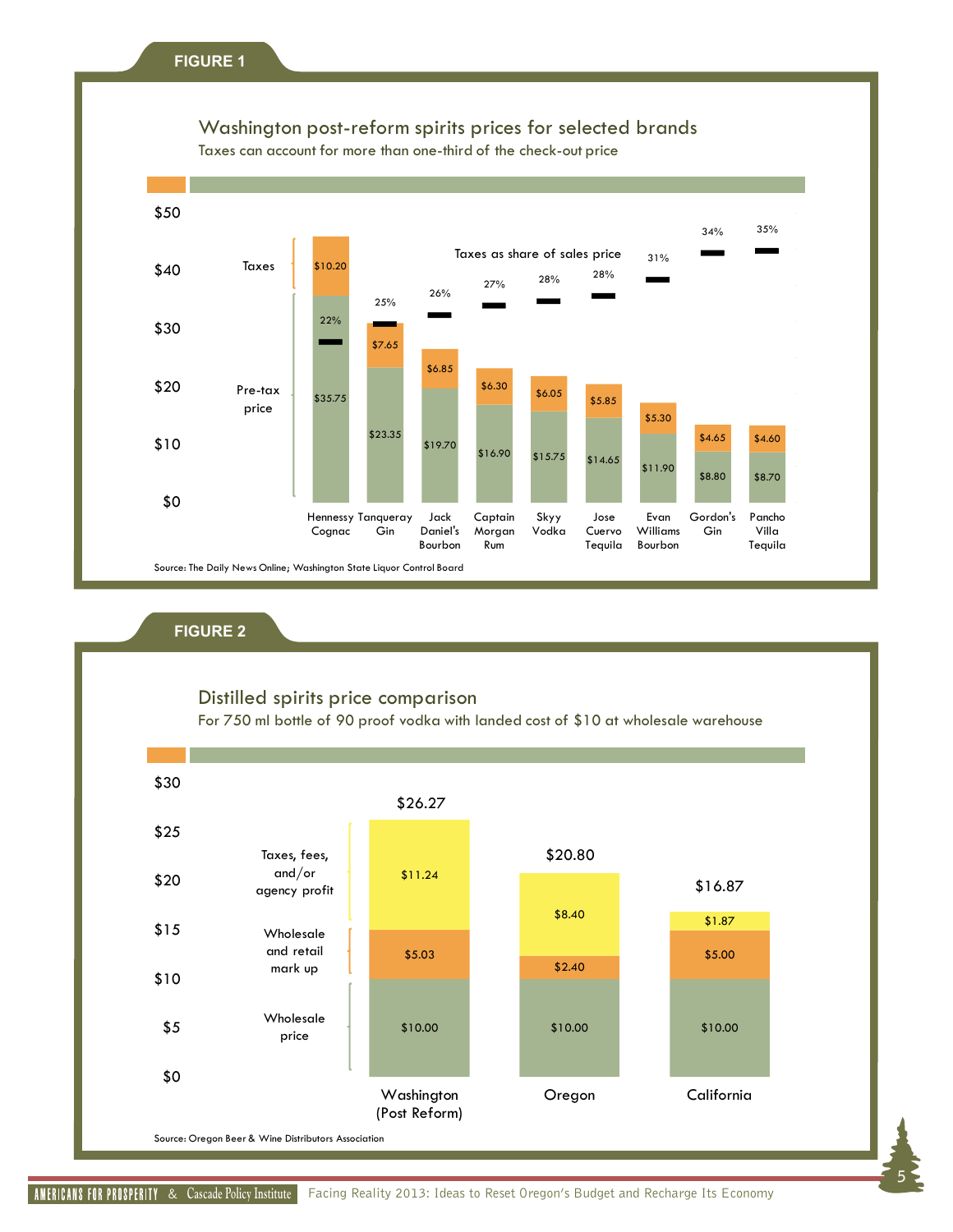| <b>Sales to consumers</b>                   | 2011*<br>2012*                 |               | <b>Percent Change</b> |  |
|---------------------------------------------|--------------------------------|---------------|-----------------------|--|
| Sales, liters                               | 12,406,000<br>13,282,000       |               | 7.1%                  |  |
| Sales, dollars, pre-tax                     | \$226,188,000                  |               |                       |  |
| Taxes, dollars                              |                                | 96,453,000    |                       |  |
| Total sales, dollars                        | \$265,528,000                  | \$322,641,000 | 21.5%                 |  |
| Average retail price per liter, pre-tax     |                                | \$17.03       |                       |  |
| Average retail price per liter, after taxes | \$21.40                        | 24.29         | 13.5%                 |  |
| Average taxes per liter                     |                                | 7.26          |                       |  |
| Effective tax rate                          |                                | 42.6%         |                       |  |
|                                             |                                |               |                       |  |
| <b>Sales to on-premises licensees</b>       | 2011*                          | 2012*         | <b>Percent Change</b> |  |
| Sales, liters                               | 3,893,000                      | 3,522,000     | $-9.5%$               |  |
| Sales, dollars, pre-tax                     |                                | \$50,985,000  |                       |  |
| Taxes, dollars                              |                                | 15,581,000    |                       |  |
| Total sales, dollars                        | \$68,830,000<br>\$66,566,000   |               | $-3.3%$               |  |
| Average retail price per liter, pre-tax     |                                | \$14.48       |                       |  |
| Average retail price per liter, after taxes | \$17.68<br>18.90               |               | 6.9%                  |  |
| Average taxes per liter                     |                                | 4.42          |                       |  |
| Effective tax rate                          |                                | 30.5%         |                       |  |
|                                             |                                |               |                       |  |
| <b>Total</b>                                | 2011*                          | 2012*         | <b>Percent Change</b> |  |
| Sales, liters                               | 16,299,000                     | 16,804,000    | 3.1%                  |  |
| Sales, dollars, pre-tax                     | \$235,770,000                  | \$277,173,000 |                       |  |
| Taxes, dollars                              | 98,588,000                     | 112,034,000   |                       |  |
| Total sales, dollars                        | \$389,207,000<br>\$334,358,000 |               | 16.4%                 |  |
| Average retail price per liter, pre-tax     | \$14.47<br>\$16.49             |               | 14.0%                 |  |
| Average retail price per liter, after taxes | 20.51                          | 23.16         | 12.9%                 |  |
| Average taxes per liter                     | 6.04                           | 6.67          |                       |  |
| Effective tax rate                          | 41.7%                          | 40.4%         |                       |  |

\*June through October.

Source: Washington State Department of Revenue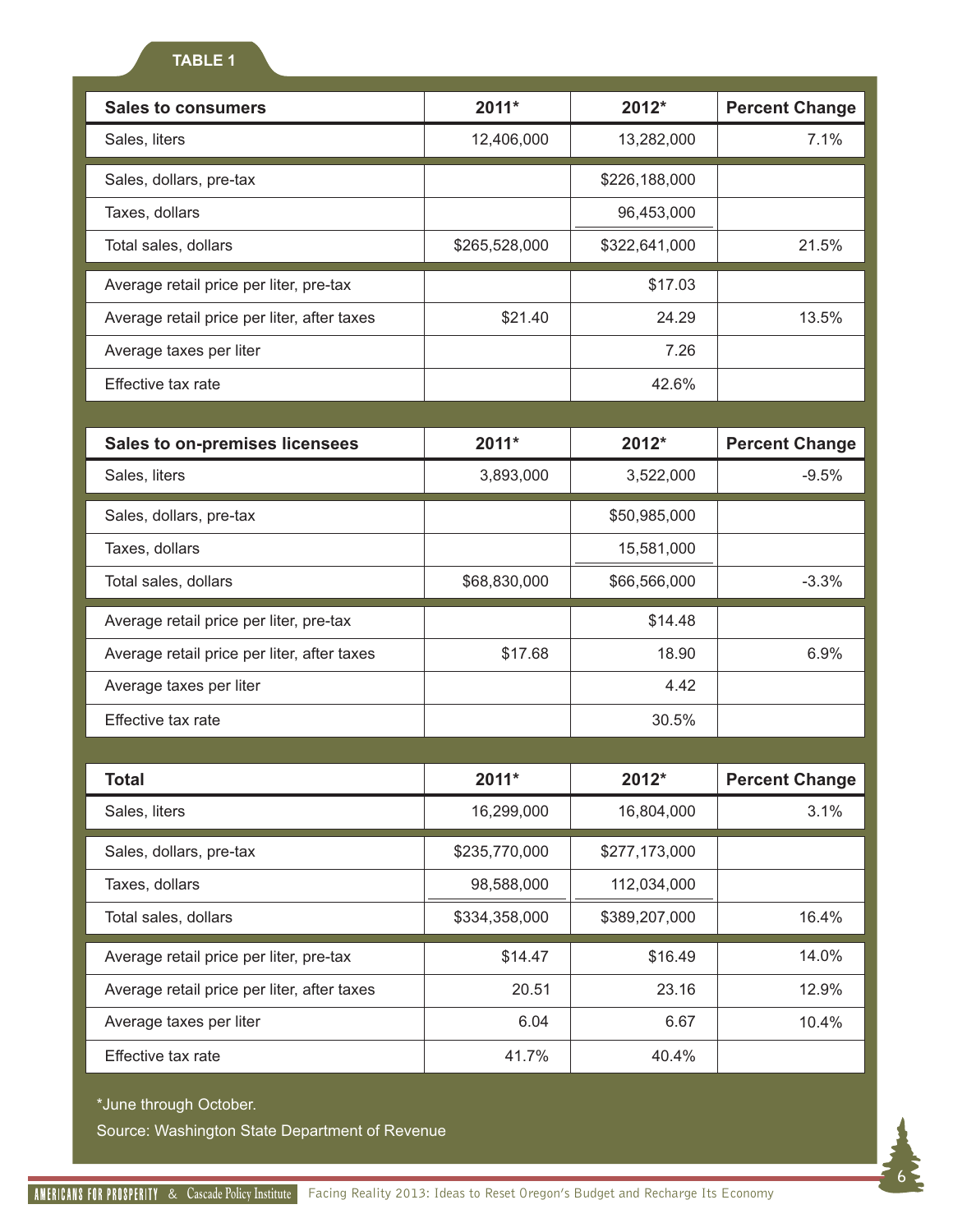# **Reduce Corrections Costs**

Oregon's Legislative Fiscal Office reports that the Department of Corrections' budget is one of the largest commitments of resources in the state budget.<sup>9</sup> Corrections spending represents roughly 9.1 percent of the combined General Fund and Lottery Funds in the 2011-13 legislatively adopted budget. It is also one of the fastest growing parts of the budget, doubling in its percentage of the General Fund and Lottery Funds portions of the state budget since the mid-1980s.

The growth in the state's prison population accounts for much of the growth in Oregon's corrections costs. While total spending on corrections has increased by approximately 250 percent since the 1993-95 biennium, costs per prisoner per day have increased by 65 percent, or about 3 percent per year. Oregon's corrections costs per inmate are approximately 7.5 percent higher than the national average.<sup>10</sup>

The aging of the inmate population and the increasing health care costs associated with an aging inmate population are perhaps the largest factors that will continue to drive up Oregon's corrections costs.

Over the past 15 years, the average age of an inmate has increased. Part of the increase is a result of the changes in sentencing policy that have led to longer sentences. A larger part of the increase is a result of inmates entering prison at an older age. For example, national data shows that in 1993, 6 percent of inmates were 45 years of age or older at the age of intake into state prisons.<sup>11</sup> By 2009, inmates 45 years of age or older at the age of intake made up a little more than 17 percent of intakes into state prisons.

Because health care costs tend to increase as a person ages, the trend of an aging inmate population likely will increase costs in the future. Oregon's Department of Corrections is not able to track health care costs by individual inmate for medical care provided by corrections staff, but is able to track costs when provided by an outside or off-site provider. The state's Legislative Fiscal Office reports that inmates aged 46 and older have dramatically larger health care costs than other age groups. For example, inmates aged 46-60 have an average cost of outside health care costs (i.e., costs in addition to health care provided by corrections staff) of approximately \$6,000 per inmate, or about 2.5 times higher than inmates aged 31-45. Inmates aged 61 and older have an average cost of outside health care costs of \$15,000 per inmate, or about six times higher than inmates aged 31-45.

Assuming crime and sentencing trends remain unchanged over time, Oregon can reduce corrections costs in areas in which the state's expenditures are out of line with similar or neighboring states. The Legislative Fiscal Office concludes that labor costs

are a primary cost driver for the state's corrections budget. Indeed, more than half of the entire department budget represents costs associated with personnel services including employee salaries, retirement contributions, health insurance contributions, and other benefits or payments relating to employee costs.

The state Legislative Fiscal Office arranged for a compensation specialist to compare total compensation (as of late summer 2010) across 12 states representing states bordering Oregon and states from other parts of the nation. Comparisons were made for three different examples: a correctional officer with 10 years of seniority, a beginning correctional officer, and a registered nurse. These position classifications represent roughly half of all corrections employees. The study found:

- An Oregon corrections officer with 10-year seniority had total compensation that was roughly 19 percent higher than the 12-state average;
- An entry-level Oregon correctional officer received total compensation that was 24 percent higher than the 12 state average; and
- Oregon registered nurses working for the state received total compensation that was 30 percent higher than the 12-state average.

As noted elsewhere in this report, benefit and pay issues are generally bargained at a statewide level and are not necessarily unique to these classifications and to the department of corrections. Indeed, data from the Department of Administrative Services shows similar trends for many other classes of state employees when compared with Oregon's border states.

### **Recommendations**

Reduce the cost per prisoner in Oregon adult correctional facilities down to the national average. Reduce the share of inmates age 46 or older. The Oregon Department of Corrections has introduced Legislative Concept 701 and 1301 that would allow the corrections and the Board of Parole and Post-Prison Supervision to consider all inmates for medical parole. Inmates would need to be "suffering from a severe medical condition including terminal illness or who is elderly and permanently incapacitated in such a manner that the prisoner is unable to move from place to place without the assistance of another person" in order to be considered.

<sup>11.</sup> U.S. Bureau of Justice Statistics (1993, 2009). National Corrections Reporting Program. Age at admission for new court commitments to state prison.



<sup>9.</sup> Oregon Legislative Fiscal Office (2011). Budget information report: Correction Spending Trends. Updated September 2011.

<sup>10.</sup> Legislative Fiscal Office (2011).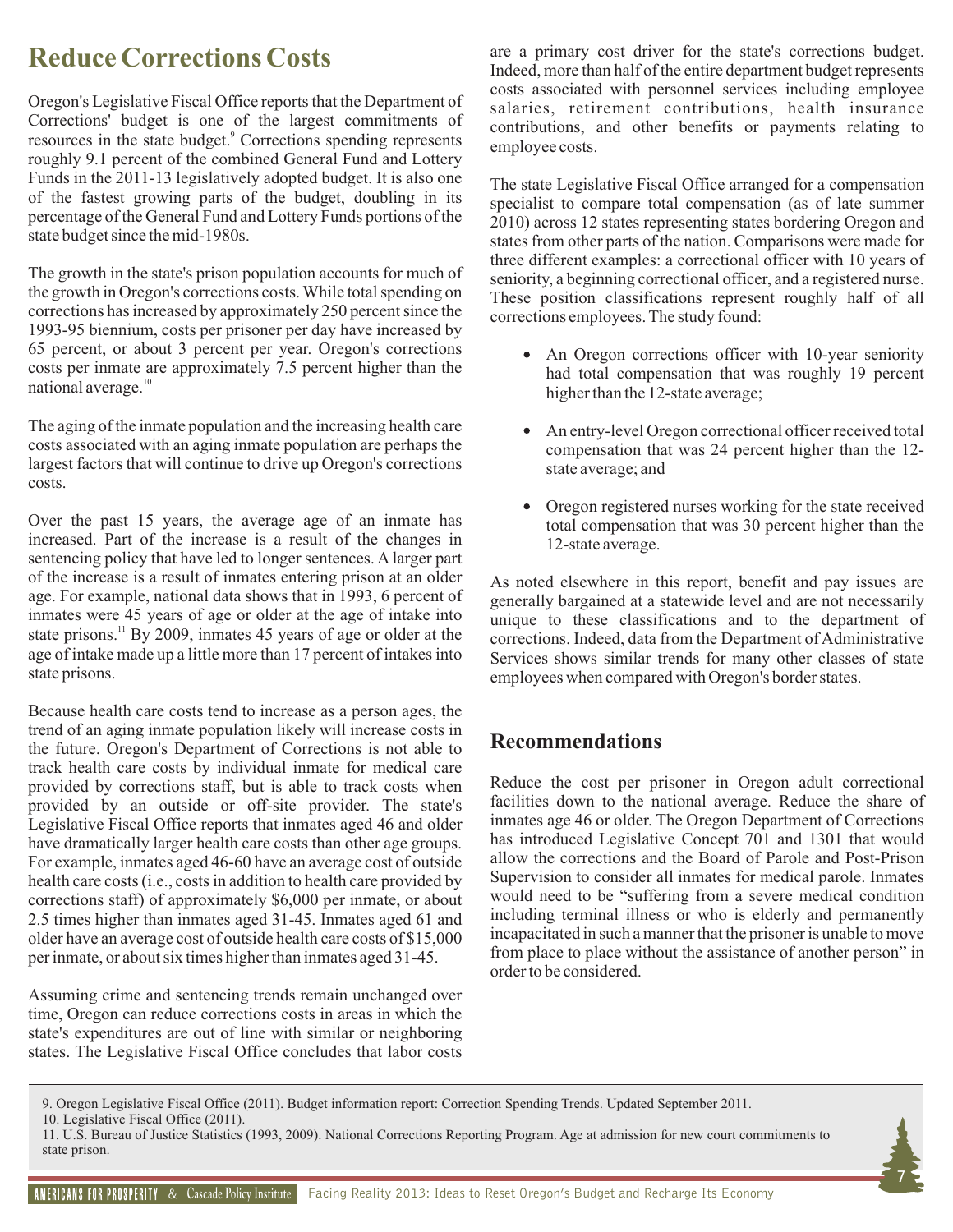## **Potential Savings and Other Benefits**

Reducing the cost per prisoner to the national average would save \$60 million to \$70 million a biennium. This can be achieved in part by bringing down compensation costs to national levels. The number of male inmates age 46 and older has more than quadrupled between the 1993-95 biennium and 2011. Statistical analysis of the relationship between Oregon's prison costs and the age and sex of inmates finds that each additional male inmate age 46 and older is associated with an additional annual cost of \$90,000 to \$120,000. A 10 percent reduction in this inmate population would save the state corrections system \$68 million a biennium.

# **Eliminate PERS "Pick Up"**

By law, the Oregon Public Employees Retirement System (PERS) requires state workers to contribute six percent of their income to help fund their pension. At the time, Oregon's state retirement system was a defined benefit program in which retirees' benefits were predetermined by a formula based on the employee's earnings history, tenure of service, and age, rather than depending on investment returns. The employees' contribution, it was argued, would provide employees with a financial interest in the management of the system's funds.

More than 30 years ago, the state and other public employers crafted a loophole in the employee contribution mandate and began paying that contribution on their employees' behalf, a practice widely known as the "six percent pickup." Over the years, changes to PERS—most notably the 2003 reforms—have unlinked the pickup from the defined benefit system. The six percent is now placed into individual retirement accounts that resemble private sector  $401(k)$  accounts.<sup>12</sup> Even so, the money is still "picked up" by the State of Oregon as the employer.

### **Recommendations**

Eliminate the six percent pickup. In 2011, Governor Kitzhaber indicated interest in eliminating the pick up along with other measures to keep compensation costs in check. Because the employee contribution no longer goes to fund a defined benefit

pension system, the pickup could be phased out or eliminated by getting rid of the requirement that state workers make the contribution. After that, state workers would face the same choice as many private sector workers when it comes to retirement savings. They could choose to have part of their pay placed into the individual accounts, or choose not to.

### **Potential Savings and Other Benefits**

Governor Kulongoski's Reset Cabinet estimates that reducing the pickup from six percent to three percent would have saved \$132 million in the 2011-13 biennium.<sup>13</sup> The Oregonian estimates that eliminating the pickup could save Oregon  $taxpayers$  \$772 million per biennium.<sup>14</sup>

## **Align State Employee Compensation with Private SectorCompensation**

Governor Kulongoski's Reset Cabinet calculated that approximately \$2.3 billion in state employee payroll expenditures come from the state's general fund.<sup>15</sup> The Reset Cabinet concluded that compensation for state employees is currently "in alignment" with that of comparable jobs in the larger labor market. Even so, the Reset Cabinet predicted future increases in compensation to exceed increases in the private sector.

Despite the Reset Cabinet's reported conclusions, the following table shows that the state's most recent Total Compensation Report indicates that 25 percent of state employees have total compensation that exceeds competitive compensation for comparable services in the public and private sector.<sup>16</sup> Five percent of state employees have total compensation that is more than 20 percent higher than total compensation offered for comparable services in the public and private sector.

The table below shows that across state employees, total compensation exceeds market comparable total compensation by approximately \$12 million a year. However, employees receiving total compensation above the state's definition of "competitive compensation" account for \$65 million in abovemarket compensation.<sup>17</sup>

**8**

<sup>12.</sup> For a more detailed description of the pickup, see Thompson, D. (2010). "Is it time for Oregon to drop the PERS pickup?" *Salem Statesman Journal*. August 1.

<sup>13.</sup> Oregon Governor's Reset Cabinet (2010). Report of the Reset Cabinet on labor costs for state and school employees.

<sup>14.</sup> Sickinger, T. (2012). "Oregon PERS: Hard choices for public reforms must pass legal and political hurdles." *The Oregonian*. November 17.

<sup>15.</sup> Oregon Governor's Reset Cabinet (2010). Final report: Governor's Reset Cabinet.

<sup>16.</sup> The State of Oregon periodically produces a Total Compensation Report to measure single classifications and the overall classification plan vs. the market. The most recent report was published in 2010 with compensation information from 2009; a new report is expected at the end of February 2013. This allows the state to determine compliance with the General Compensation Policy. The Total Compensation Report compares the total compensation offered to Oregon state employees in relation to the total compensation offered for comparable services in the public and private sectors. The report is the official record of each classification's market status at a given point in time. The state general compensation policy  $(20.005.01(2)(c))$  indicates that *competitive compensation* is generally defined as within five percent (5 percent) of the statewide average total compensation paid for comparable services. The state's definition of *total compensation* includes "the total of state payments made for salary and benefits" (20.005.01(2)(b)). For the purpose of the Total Compensation Report, benefits include the employer's contribution to retirement and health/dental/vision insurances. 17. This assumes that all employees work full-time.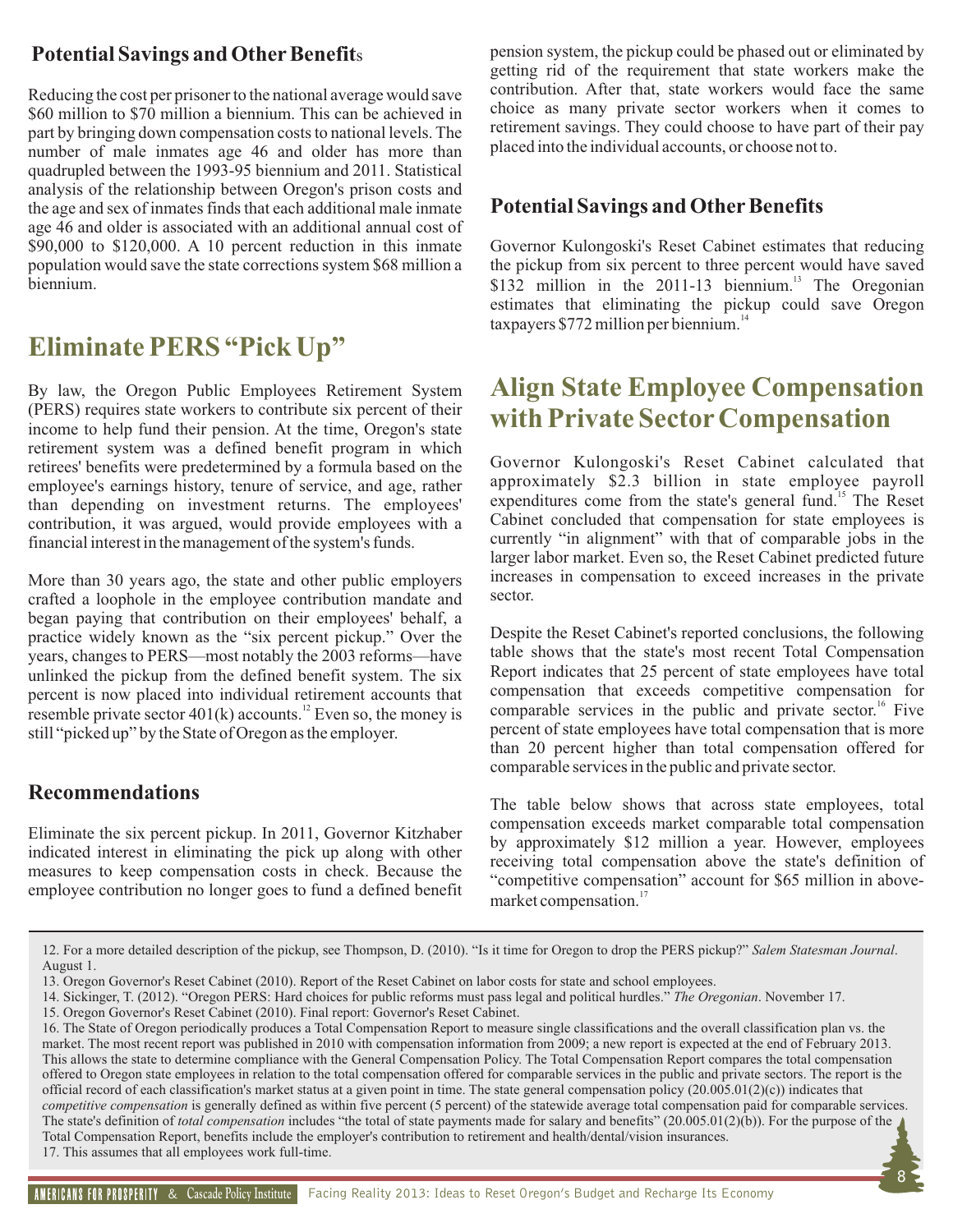#### **TABLE 2**

|                                                 | <b>Employees</b> |            |                      |               |          |
|-------------------------------------------------|------------------|------------|----------------------|---------------|----------|
|                                                 |                  |            |                      | Market        |          |
|                                                 |                  |            | Oregon               | Comparable    |          |
|                                                 |                  | Percent of | <b>Average Total</b> | Average Total | Oregon   |
|                                                 | Number           | Total      | Compensation         | Compensation  | Premium  |
| More than 20% lower than market                 | 333              | 1.1%       | \$125,640            | \$162,240     | $-22.6%$ |
| 10-20% lower than market                        | 1,041            | $3.6\%$    | 60.480               | 68,760        | $-12.0%$ |
| 5-10% lower than market                         | 4.768            | 16.3%      | 70,800               | 76.320        | $-7.2\%$ |
| "Competitive compensation": within 5% of market | 15.797           | 54.1%      | 69.720               | 70.080        | $-0.5%$  |
| 5-10% higher than market                        | 3.188            | 10.9%      | 69.120               | 64,320        | 7.5%     |
| 10-20% higher than market                       | 2.586            | $8.9\%$    | 70,440               | 61,920        | 13.8%    |
| More than 20% higher than market                | 1.490            | 5.1%       | 81,960               | 63,000        | 30.1%    |
| Total                                           | 29.203           | 100.0%     | \$70,820             | \$70,400      | 0.6%     |

#### **TABLE 3**

|                                                 | Employees |                     |                              |                                   |                           |
|-------------------------------------------------|-----------|---------------------|------------------------------|-----------------------------------|---------------------------|
|                                                 | Number    | Percent of<br>Total | Oregon Total                 | <b>Market</b><br>Comparable Total | Oregon                    |
| More than 20% lower than market                 | 333       | 1.1%                | Compensation<br>\$41,845,000 | Compensation<br>\$54,017,000      | Premium<br>(\$12,172,000) |
| 10-20% lower than market                        | 1,041     | 3.6%                | 62,950,000                   | 71,540,000                        | (8,590,000)               |
| 5-10% lower than market                         | 4.768     | 16.3%               | 337,728,000                  | 363,931,000                       | (26, 203, 000)            |
| "Competitive compensation": within 5% of market | 15.797    | 54.1%               | 1.101.158.000                | 1.107.379.000                     | (6,221,000)               |
| 5-10% higher than market                        | 3.188     | 10.9%               | 220.316.000                  | 204.952.000                       | 15.364.000                |
| 10-20% higher than market                       | 2.586     | 8.9%                | 182.143.000                  | 160,179,000                       | 21,964,000                |
| More than 20% higher than market                | 1.490     | 5.1%                | 122.128.000                  | 93.935.000                        | 28,193,000                |
| Total                                           | 29,203    | 100.0%              | \$2,068,268,000              | \$2,055,933,000                   | \$12,335,000              |

Research finds that, when worker characteristics and job attributes are controlled for, public sector pay is approximately six percent higher than private sector pay in the United States.<sup>18</sup> This research also finds that job attributes have so little impact on pay differentials that higher pay in the public sector is not because of any compensating differential job attributes or demanded skills. Instead, the research finds that much of the public sector pay premium can be explained by the activities of unions in the public sector workforce.

#### **Recommendation**

The Governor's Reset Cabinet recommended that state employees' compensation increases be aligned with changes in the costs of pay and benefits projected for comparable jobs in the private and public sector. The Reset Cabinet also recommended that health benefit costs be reduced by establishing upper limits on benefits and managing those limits from year to year. In addition, require state employees to increase their contributions

to their health insurance.

### **Potential Savings and Other Benefits**

The Governor's Reset Cabinet estimated that aligning state and school employees' compensation increases with changes in the costs of pay and benefits projected for comparable jobs in the private and public sector would have saved more than \$400 million in general fund payroll costs budgeted for 2011-13. Beginning in 2012, state workers began paying five percent of their health insurance premiums. If they paid the same 17 percent share as the average Oregon worker (compared to 21 percent nationwide), the state would save approximately \$160 million per biennium.<sup>19</sup>

 **9**

18. Gibson, J. (2009). [The public sector pay premium](http://www.accessecon.com/Pubs/EB/2009/Volume29/EB-09-V29-I3-P77.pdf), compensating differentials and unions: propensity score matching evidence from Australia, Canada, Great Britain, and the United States. Economics Bulletin, 29(3):2325–2332. 19. Kaiser Family Foundation (2012). Average family premium per enrolled employee for employer-based health insurance, 2011 [\(www.statehealthfacts.org](http://www.statehealthfacts.org)).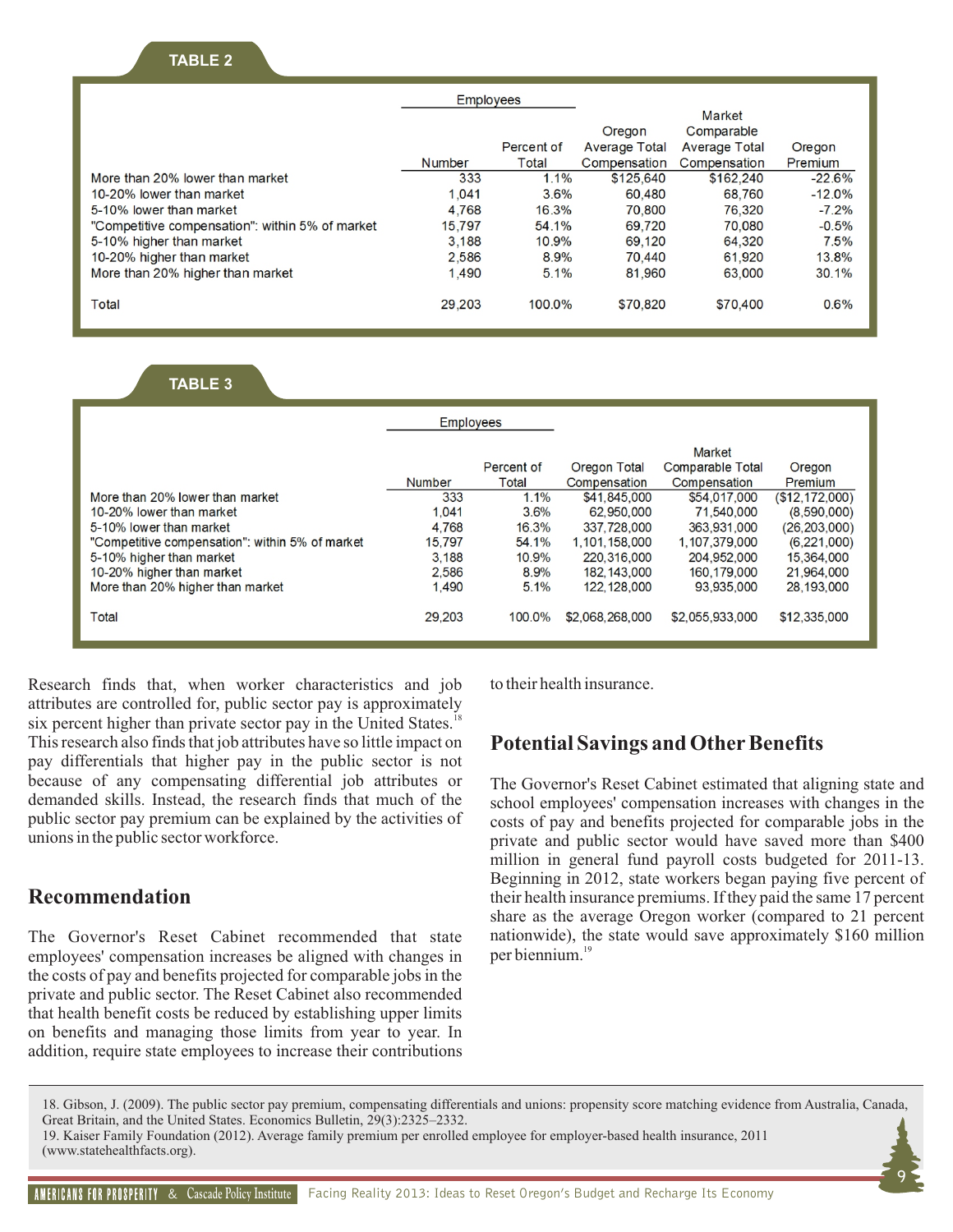## **Enact Right to Work Legislation**

Right-to-work laws provide job seekers and employees with the right to work for a company whether or not they choose to join a union. Research shows that states that do not require workers to join a union and pay union dues enjoy, as a group, more rapid employment and income growth, better job preservation, and faster recoveries from recession.<sup>20</sup>

Proponents of right-to-work legislation argue that individuals should have the choice of whether or not to join a union and that the choice of whether to join a union should not be a condition of employment. Opponents of right-to-work legislation argue that union collective bargaining benefits all employees; without compulsory union membership, employees have incentives to "free ride" on the benefits of collective bargaining without contributing to the costs associated with such bargaining. This free rider argument is fallacious in that federal law does not obligate unions to represent non-members. The National Labor Relations Act allows unions to sign "members' only" contracts that apply only to dues-paying members, and the Supreme Court upheld the ability of unions to negotiate only on behalf of members. $^{21}$ 

### **Recommendations**

Enact right to work legislation in Oregon.

### **Potential Benefits**

Research published by Cascade Policy Institute examines the economic impacts right-to-work legislation would have on Oregon. The study is consistent with the vast majority of peerreviewed research in finding that if Oregon were a right-to-work state, we would see improved employment and income growth. For example, enacting right-to-work legislation this year would lead to:

- 50,000 more people working in five years; 110,000 more working in ten years.
- \$2.7 billion more in wage and salary income in five years; \$7.0 billion more in ten years.
- 14 percent more taxpaying families per year moving into Oregon from non-right-to-work states.

A right-to-work law can be viewed as part of a pro-business package that encourages firms to locate and expand in the state. In turn, the improved opportunities would have the effect of attracting more taxpaying families into Oregon from other states, while slowing down the number who leave.

## **Conclusion**

As we stated in the Introduction, decades of well-meaning politicians, bureaucrats, and special interests have grown state government spending without regard for long-term consequences, producing an unsustainable budgetary premise that threatens Oregon's financial stability. Long-term debt, unfunded liabilities, inefficient programs, unnecessary spending, and bloated bureaucracies all contribute to this bleak future. Along with higher tax rates, fee increases, and unfunded mandates that make it harder for businesses to produce a profit, we face the perfect storm that manifests itself in Oregon's budget and economy today. Without a drastic change in direction, it will only get worse.

The proposals in this document represent significant changes in the way Oregon government operates. More will need to be done, but these are a good start. We encourage all Oregonians to study them and ask their state legislators to do the same. It is not too late to refocus Oregon government on its core functions, reduce costs and remove itself from areas it has no business in, such as the distribution of liquor.

Without such changes, our future looks dim. With them, and others, our future is as bright as we want it to be.

**10**

20. Fruits E. and Pozdena R. J. (2012). ["Right to Work is Right for Oregon](http://cascadepolicy.org/pdf/pub/RighttoWork01.31.12.pdf)." Cascade Policy Institute. 21. See, for example, Consolidated Edison Co. v. National Labor Relations Bd., 305 U.S. 197 (1938).